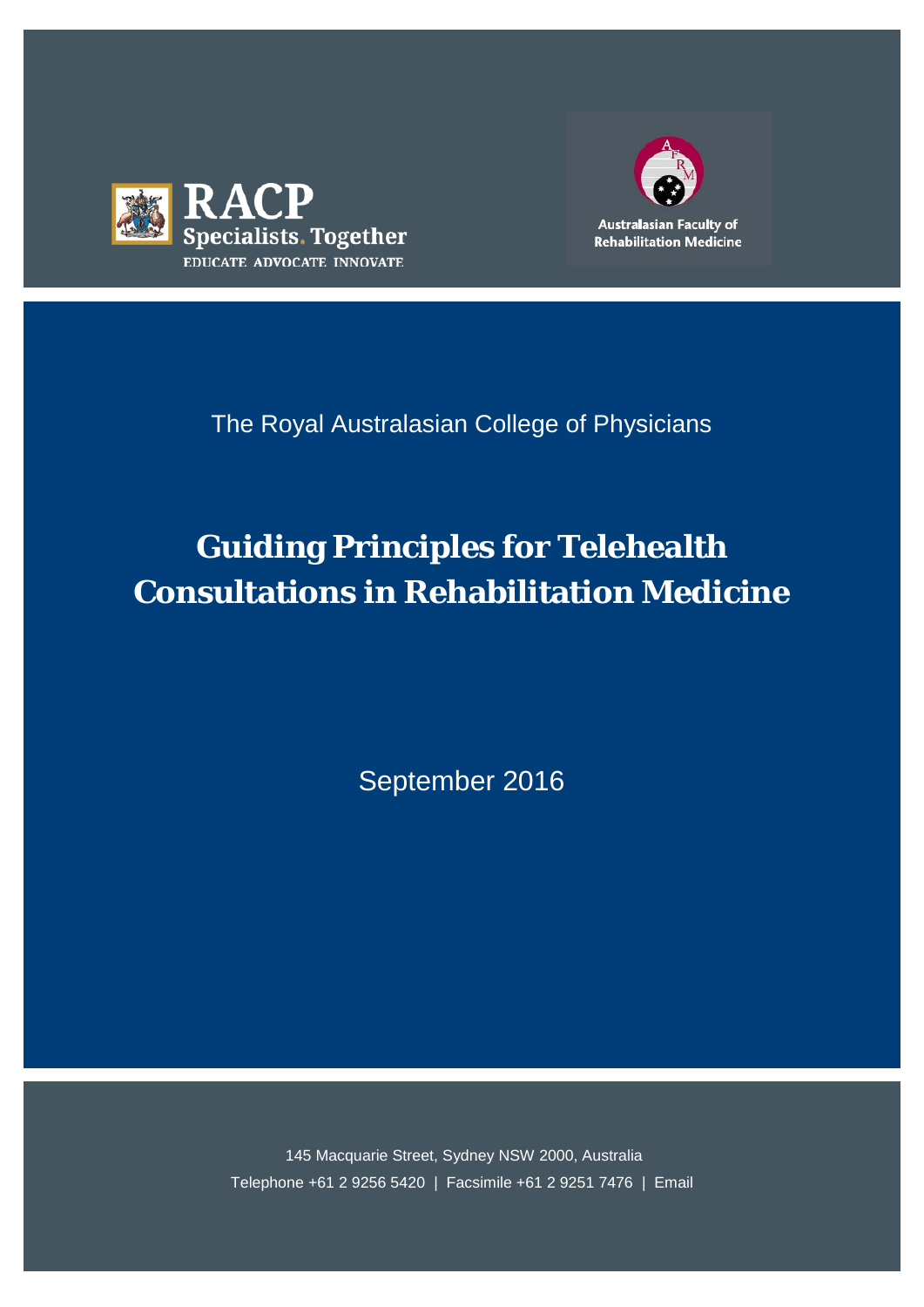# <span id="page-1-0"></span>**Contents**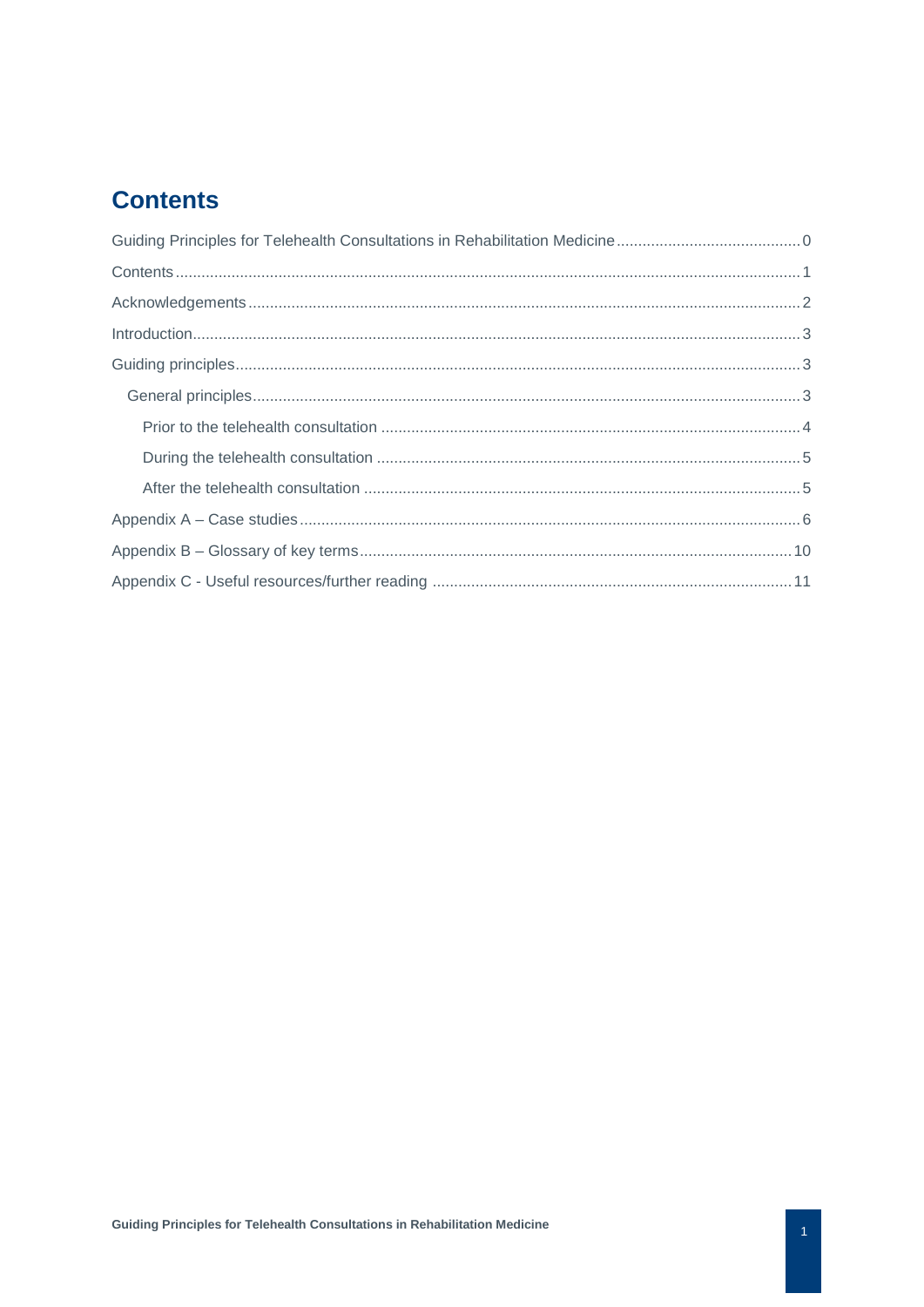# <span id="page-2-0"></span>**Acknowledgements**

This Position Statement has been developed by a Working Party comprised of five Fellows of the Australasian Faculty of Rehabilitation Medicine (AFRM) of The Royal Australasian College of Physicians (RACP) with support from the RACP Policy & Advocacy Unit:

Dr Jeremy Christley, FAFRM - Chair Dr Peter Anastassiadis, FRACP, FAFRM Dr Cynthia Bennett, FAFRM A/Prof Chris Poulos, FAFRM Dr Robin Sekerak, FAFRM Ms Claire Celia, Senior Policy Officer

This document is aimed primarily at rehabilitation medicine physicians who are interested in or are already undertaking consultations via videoconference. It will also be of interest to other clinicians and staff supporting patients and physicians during telehealth consultations. The guiding principles outlined in this document provide general guidance to safely undertake telehealth consultations in rehabilitation medicine including guidance for 'unsupported' telehealth consultations<sup>[1](#page-2-1)</sup>. This information is applicable to all settings and is not country-specific.

This document does not provide detailed information about the following topics which are best addressed by local guidelines and policies:

- Technology requirements
- Billing and remuneration
- Security and recording methods
- Consent process
- The provision of therapies by telehealth

<span id="page-2-1"></span> $1$  'Unsupported' telehealth consultations refer to consultations via videoconference where no local clinician(s) are located with the patient at the time of the consultation.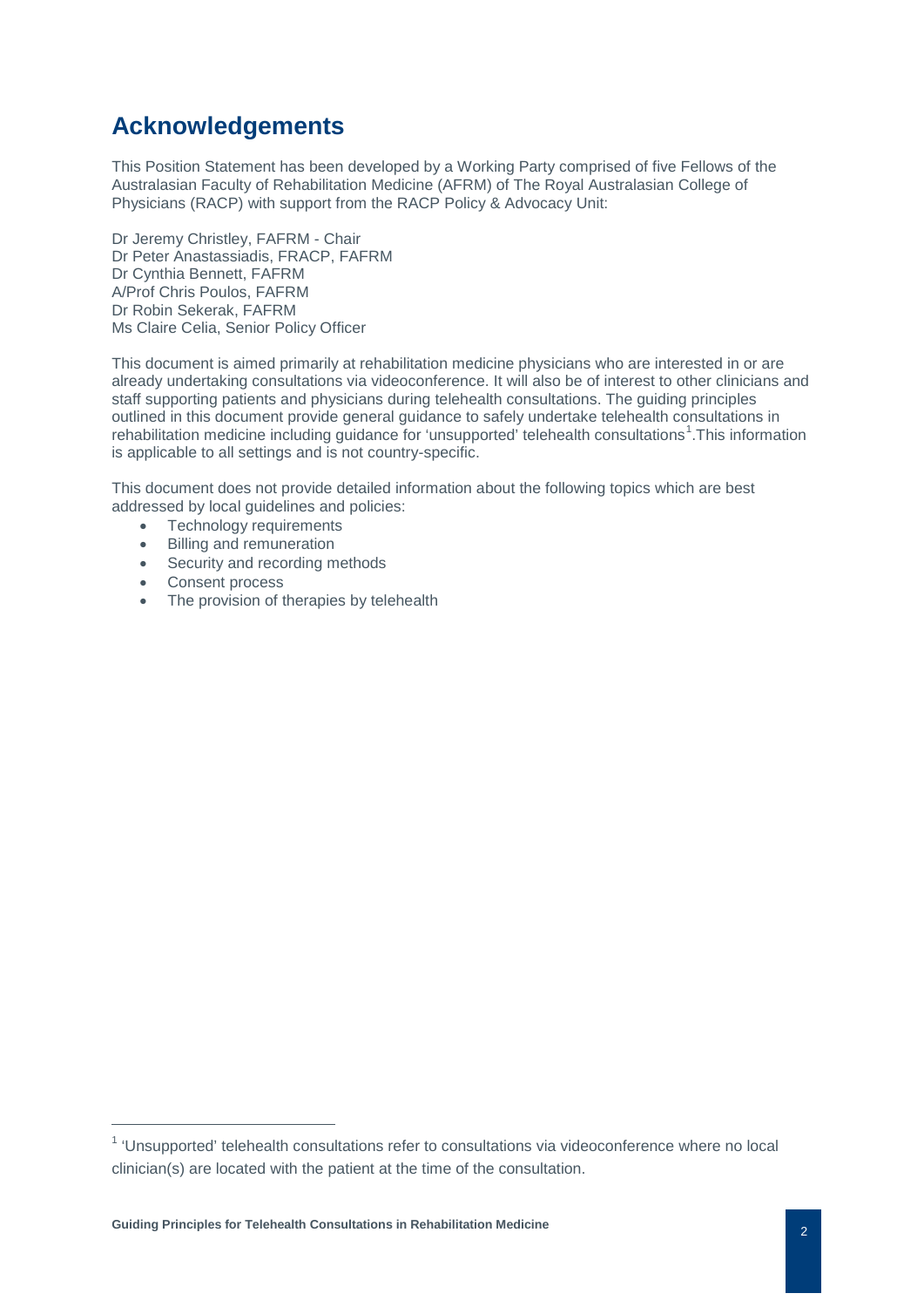### <span id="page-3-0"></span>**Introduction**

The Australasian Faculty of Rehabilitation Medicine (AFRM) identified a need to develop a set of guiding principles aimed specifically at the delivery of rehabilitation medicine via telehealth to ensure these video consultations are delivered appropriately and safely.

Rehabilitation medicine is a very 'hands-on' specialty and although many rehabilitation medicine physicians have an interest in delivering services via telehealth consultations, some may find the prospect daunting due to not being physically located with the patient at the time of the consultation.

These Guiding Principles aim to support rehabilitation medicine physicians in delivering telehealth consultations to patients with limited access to rehabilitation medicine in rural and remote areas in particular. These principles also provide guidance on undertaking unsupported telehealth consultations when there are no local clinician(s) with the patient at the time of the consultation.

As well as using these Guiding Principles in conjunction with local policy and guidelines on telehealth, the RACP and AFRM recommend that physicians participate in training to gain the technical and contextual knowledge to conduct telehealth consultations more effectively.

In addition to the medical skills and knowledge needed to provide specialist medical advice, physicians should be familiar with the best ways to use telehealth. Physicians and other health professionals can access the RACP's free Continuing Professional Development e-learning module, *RACP Introduction to Telehealth*, to gain the skills needed to use telehealth effectively.<sup>[2](#page-3-3)</sup> Further information including case studies and articles on telehealth is available from the RACP Telehealth website:<http://www.racptelehealth.com.au/> and from the Australian College of Rural and Remote Medicine (ACCRM) eHealth website: [http://www.ehealth.acrrm.org.au/.](http://www.ehealth.acrrm.org.au/)

# <span id="page-3-1"></span>**Guiding principles**

#### <span id="page-3-2"></span>**General principles**

 $\overline{a}$ 

- Patients should receive the same quality of care regardless of whether the consultation is delivered face to face or via telehealth.
- In circumstances where no alternatives exist, a telehealth consultation will be better than no consultation at all to enable patients to access timely care.
- Telehealth consultations should not be used to replace current referral or assessment and treatment pathways.
- The information included in the referral to the rehabilitation medicine physician should:
	- o clearly outline the purpose of the consultation;<br>o provide information as to the suitability of a tele
	- o provide information as to the suitability of a telehealth consultation;<br>
	o provide guidance as to whether assistance at the patient-end/practi
	- provide guidance as to whether assistance at the patient-end/practice site is required; and
	- o if such assistance is needed, the level of assistance should be specified.
- Telehealth consultations may not be appropriate in all cases. There should be a triage process to determine if an initial consultation can be carried out by telehealth. This triage

<span id="page-3-3"></span> $2$  The Roval Australasian College of Physicians (RACP) (2013), Introduction to Telehealth Continuing Professional Development (CPD) Module. Available online: [http://www.ehealth.acrrm.org.au/about](http://www.ehealth.acrrm.org.au/about-racp)[racp](http://www.ehealth.acrrm.org.au/about-racp) [last accessed 03/08/16]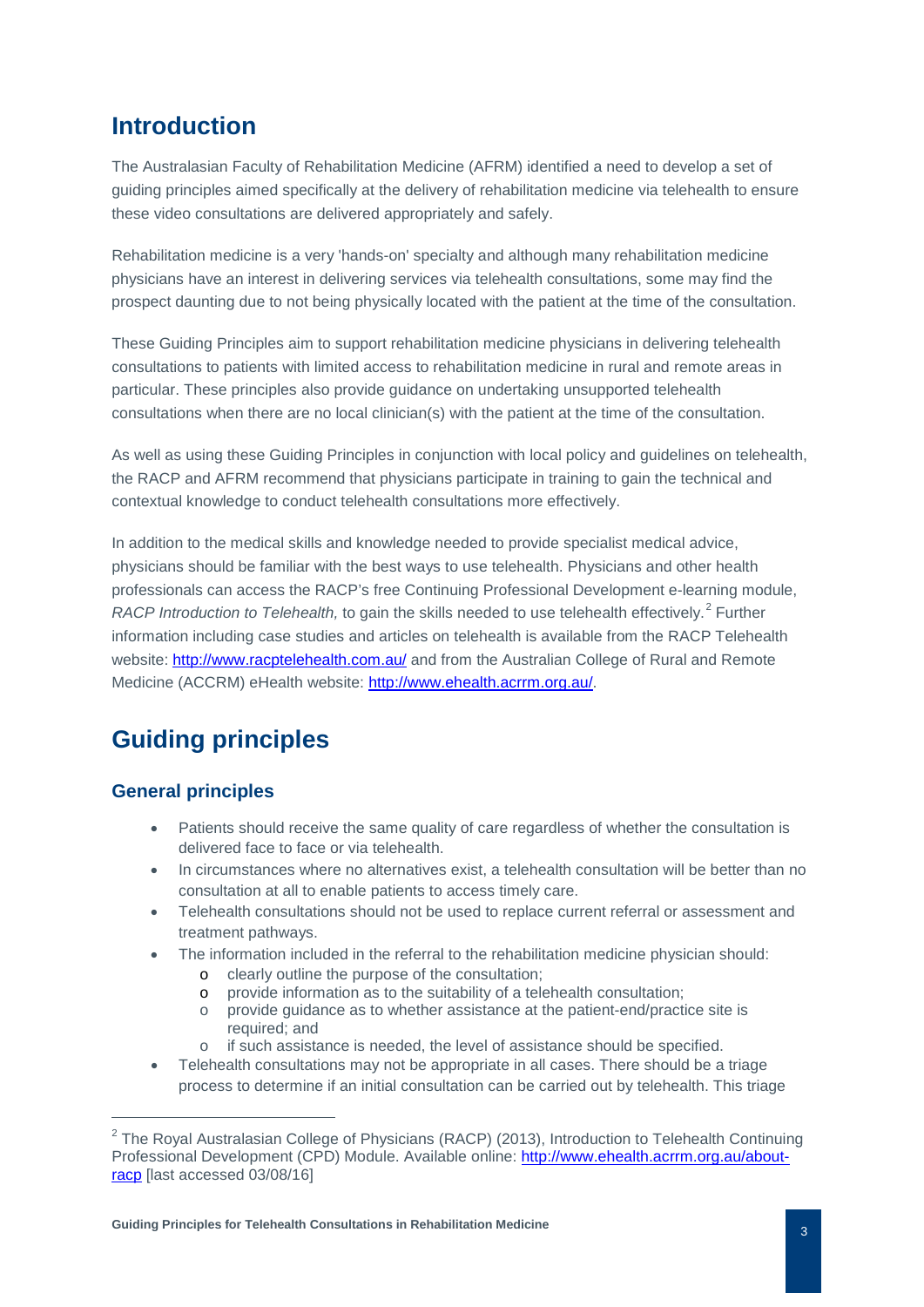process needs to be undertaken by the treating clinician and careful consideration should be given to $3$ :

- o patient safety and well-being
- o clinical needs of patient
- o clinical effectiveness of telehealth consultation
- o patient preference
- o need for and availability of appropriate clinical assistance at the patient-end
- If the need for clinical assistance at the patient-end has been identified, those providing it should have the appropriate skills and training to perform necessary assessments and examinations. Rehabilitation medicine physicians should ensure local clinicians assisting them have the skills required to undertake clinical assessments on their behalf. Ideally, rehabilitation medicine physicians should offer on-site training to local physicians 'to maximise the trust in and consistency of the assessment processes'.<sup>[4](#page-4-2)</sup>
- Telehealth consultations need to be carried out with a camera and microphone at both sites (i.e. the patient-end and the remote specialist-end). The internet connections at both ends (physician-end and patient-end) need to have sufficient bandwidth to guarantee reasonable transmission of video signal and sound.
- Reasonable privacy needs to be ensured at both sites: clinicians and patients need to ensure that they use a quiet room and that they will not be disturbed during the telehealth consultation.

#### <span id="page-4-0"></span>**Prior to the telehealth consultation**

- **There should be a clearly documented policy/protocol adopted by all clinicians involved regarding who is responsible for the ongoing care of the patient, follow-up of recommendations and authority to make clinical decisions.**
- An assessment as to how much of the 'information/ assessment/ or intervention can be done 'live' and what needs to be completed prior to the telehealth session' needs to be undertaken jointly by the rehabilitation medicine physician located remotely and the referring clinician at the patient-end. $5$
- There should be an appropriate mechanism in place to arrange investigations and management at the patient-end. The rehabilitation medicine physician needs to ensure all preparatory tests and assessments have been undertaken prior to the telehealth consultation in order to maximise the benefit of the online consultation.
- The rehabilitation medicine physician should confirm that they have received all relevant patient information from local clinicians.
- The rehabilitation medicine physician should also check with the clinician(s) at the patientend that the patient has received information about 'the purpose, importance, benefits, risks and possible costs, if applicable, associated with the proposed telehealth consultation to assist the patient to make properly informed decisions about their health.<sup>[6](#page-4-4)</sup>
- The remote rehabilitation medicine physician and local clinician(s) should also discuss and agree to the protocol for keeping a record of the consultation. Patient information and the consultation record need to be available at both sites. In instances where local clinicians are

<span id="page-4-2"></span><sup>4</sup> South Australia Department of Health, South Australia Telehealth Reference Group (October 2013), *Guidelines for Clinical Services Offering Digital Telehealth Network Consultations*, p.12

<span id="page-4-1"></span><sup>&</sup>lt;sup>3</sup> South Australia Department of Health, Statewide Rehabilitation Clinical Network (July 2013),

*Guidelines for Sub-acute Services Offering Digital Telehealth Network Consultations*, p.4

<span id="page-4-3"></span> $<sup>5</sup>$  South Australia Department of Health, Statewide Rehabilitation Clinical Network (July 2013),</sup>

*Guidelines for Sub-acute Services Offering Digital Telehealth Network Consultations*, p.9.

<span id="page-4-4"></span><sup>&</sup>lt;sup>6</sup> South Australia Department of Health, Statewide Rehabilitation Clinical Network (July 2013),

*Guidelines for Sub-acute Services Offering Digital Telehealth Network Consultations*, p.6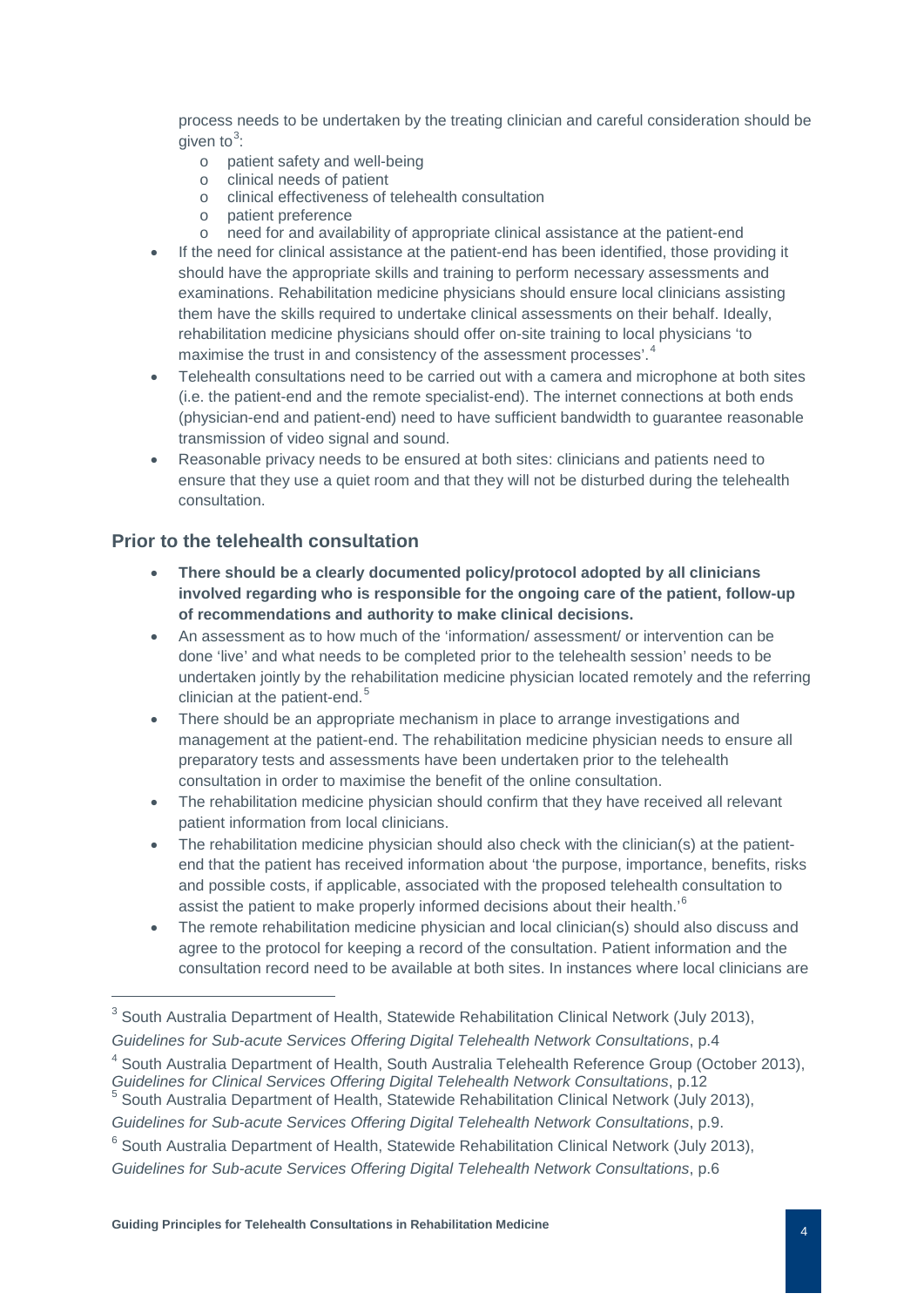located at the patient-end during the telehealth consultation, both the rehabilitation medicine physician and local clinicians should produce a record of the consultation. If the telehealth consultation is unsupported, the rehabilitation medicine physician should ensure that their consultation record is shared with relevant local clinicians.

#### <span id="page-5-0"></span>**During the telehealth consultation**

- At the very start of the telehealth consultation, all those present should identify themselves to confirm their identity. If a local clinician is present at the patient-end, they should ask the patient to confirm their name, address and date of birth. If the telehealth consultation is unsupported, the rehabilitation medicine physician should ask the patient to confirm this information.
- The patient should be informed of the purpose and limitations of the consultation at the start of the consultation..
- The telehealth consultation should focus on the rehabilitation medicine physician providing a direct service to the patient in the same way as a face-to-face consultation would. This is applicable where there are one or more local clinicians present at the patient-end during the telehealth consultation.
- At the end of the telehealth consultation, the rehabilitation medicine physician should provide a verbal summary to confirm the diagnosis (where possible) and ongoing management which may include diagnostic investigations, procedures and/or medications.<sup>[7](#page-5-2)</sup>
- All clinicians present need to summarise the follow-up action for which they are responsible as the final step in the telehealth consultation to make it explicitly clear which clinician will be responsible for which specific follow-up action.<sup>[8](#page-5-3)</sup>
- If the telehealth consultation is unsupported, the rehabilitation medicine physician must ensure clear communication of information regarding diagnosis (where possible) and ongoing management/follow-up is provided to the local clinician(s).The patient should be informed of this process at the time of the telehealth consultation.

#### <span id="page-5-1"></span>**After the telehealth consultation**

- A written consultation report should be provided to the referring clinician in a timely manner after the consultation. The report can also be provided to the patient if appropriate.
- To ensure ongoing improvements in the delivery of the service, it is recommended that patients/carers are provided with and asked to complete an evaluation form at the end of the consultation.

<span id="page-5-2"></span> $^7$  South Australia Department of Health, Statewide Rehabilitation Clinical Network (July 2013),

*Guidelines for Sub-acute Services Offering Digital Telehealth Network Consultations*, p.10

<span id="page-5-3"></span><sup>&</sup>lt;sup>8</sup> South Australia Department of Health, Statewide Rehabilitation Clinical Network (July 2013),

*Guidelines for Sub-acute Services Offering Digital Telehealth Network Consultations*, p.10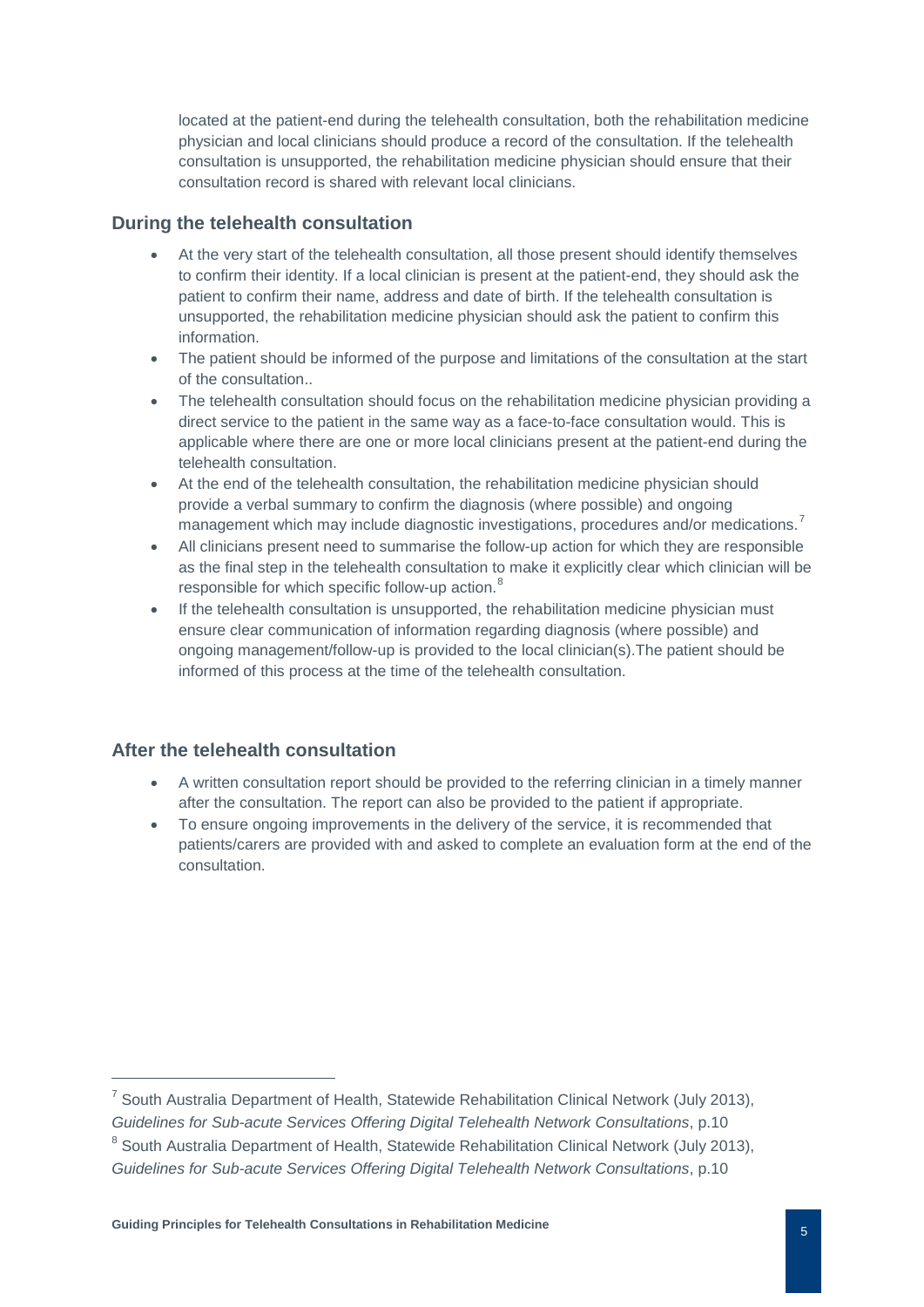# <span id="page-6-0"></span>**Appendix A – Case studies**

#### **Using telehealth to aid in therapeutic assessment**

WJ is a 58 year old lady from a rural town in New South Wales who had a previous stroke resulting in spasticity affecting her arm that was interfering with her hand function. WJ was able to access specialist care via telehealth through the rural stroke service

An occupational therapist was present at WJ's side during the telehealth consultation at the local health centre with the rehabilitation medicine physician located in the regional centre. The occupational therapist and the rehabilitation medicine physician had a pre-consultation discussion in regards to functional issues and relevant assessments. The occupational therapist was able to demonstrate the degree of spasticity and muscle groups involved to the rehabilitation medicine physician. A plan to treat with botulinum toxin A was developed with WJ and the therapy and goals of treatment were established at the telehealth consultation. WJ was required to attend the regional centre to receive the botulinum toxin A injections.

Her ongoing progress was monitored by the rehabilitation medicine physician remotely via telehealth. The outcome was positive for WJ as she was able to receive high quality care and timely local followup with the occupational therapist present. Without telehealth, WJ would have found it difficult to access specialist care in her area. The consultation, treatment planning and treatment processes were able to be repeated 12 months later when the patient required further treatment.

#### Lessons learnt

The telehealth consultation was set up with a health professional with appropriate skills at the patient end and goals of the telehealth consultation were established at the onset which led to a positive outcome for the patient.

#### **Case Study with potential pitfalls for a new service**

A new telehealth rehabilitation service was set up to provide rehabilitation services to a rural health service from a metropolitan service. It was set up as a visiting service by a rehabilitation physician every 2 weeks with telehealth consultations and case conferences in the intervening period. Day to day care was to be managed by the local treating doctor, however, no formal guidelines were set up prior to the service commencing.

DJ, an 82 year old lady who lives in the rural area had a total hip replacement in a metropolitan orthopaedic unit and returned to the rural centre for rehabilitation.

The rehabilitation medicine physician carried out an assessment of the patient by telehealth upon her arrival, a rehabilitation nurse was present at the patient side. During this telehealth consultation, the rehabilitation nurse advised the rehabilitation medicine physician that the patient's hip wound was oozing and reddened in appearance. The rehabilitation medicine physician requested the local treating doctor be asked to inspect the wound and arrange a wound swab as well as a full blood count and inflammatory markers. The rehabilitation medicine physician also requested close nursing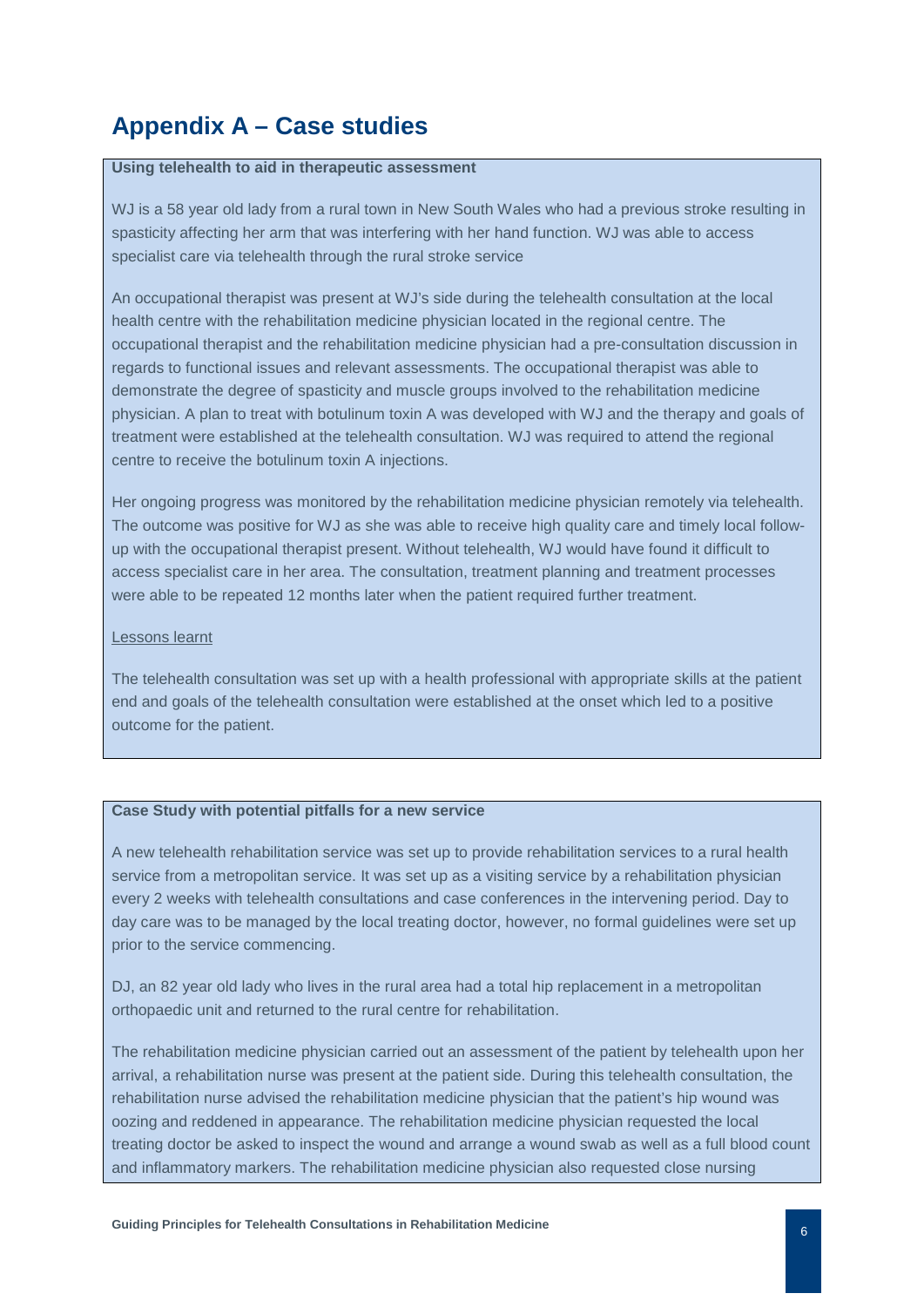observations and temperature monitoring of the patient.

Following the telehealth consultation the local doctor reviewed the wound and considered that its appearance was satisfactory and that it did not require any further action. The patient subsequently reported significant pain in her leg to the rehabilitation nurse and allied health team members and became febrile. Oral antibiotic treatments were then commenced by the local doctor after a midstream urine sample.

The rehabilitation medicine physician visited the rural centre a week later on a scheduled face to face visit. On review, the rehabilitation medicine physician assessed that the patient's hip wound had broken open and was oozing serous fluid. The patient was febrile and had a white cell count raised beyond baseline. The rehabilitation medicine physician organised for the patient to be transferred to the metropolitan centre under the orthopaedic team. The patient was found to have multi-resistant organism infection requiring antibiotics and later hip prosthesis removal.

#### Lessons learnt

In this case, a clear policy by clinicians involved regarding who was responsible for the ongoing care of the patient, follow-up of recommendations and authority to make clinical decisions had not been developed prior to the commencement of the service. This contributed to the delay in ordering appropriate investigations and the patient receiving timely care.

Provision of wound photographs could have been of benefit for the telehealth consultation and the need for these could have been considered during the planning of the service.

#### **Telehealth consultation for the management of a patient with Spinal Cord Injury (SCI)**

A 35 year old man sustained a cervical spinal cord injury while mountain biking. He denied loss of consciousness but reported seeing "stars" when his head struck the ground. He was unable to move any of his limbs or feel sensation below his clavicles. MRI at the local hospital demonstrated a central cervical cord contusion without bony fracture or soft tissue evidence of ligamentous injury.

He was referred to the regional spinal rehabilitation unit for outpatient follow up through the outreach clinic. The referral received the day prior to his planned discharge indicated that he was walking and had experienced a "full recovery" with the exception of weakness in the left hand. When the referring house officer was contacted and asked about bowel and bladder function, assurances were given that the patient was moving his bowels and that he had voided after the catheter was removed the day prior. A teleconference was scheduled with the rehabilitation medicine consultant, the referring ward charge nurse and the patient to discuss spinal cord injury (SCI) and to ensure he was safe for discharge. Due to the referring hospital's desire to discharge the patient and his desire to return home the teleconference was scheduled for later that day.

Upon questioning by the rehabilitation medicine consultant, it was clear that the man had not recovered to the extent portrayed by the house officer. The patient reported "pins and needles" and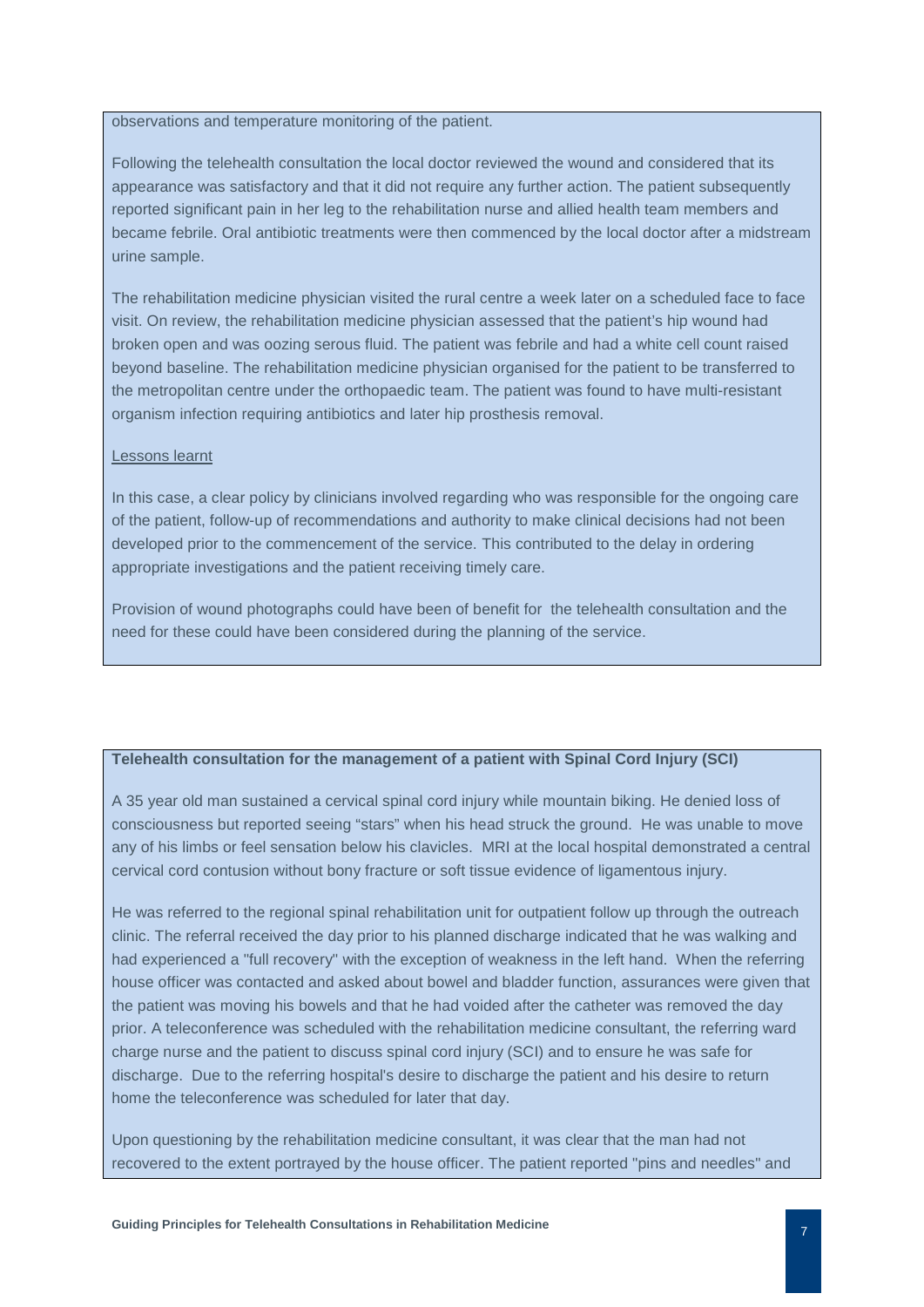weakness in the left hand and arm interfering with fine motor activities. He was walking with a frame but had difficulty holding onto the frame with the left hand. He also noted he was "stepping higher" to ensure his left foot cleared the floor. Bowels were opening, but without awareness or regularity. He was voiding frequently and with urgency. No post void residuals had been measured. His home had several steps in but once indoors all living space was on the ground floor. He did not need to access his upstairs office. He was never tested for concussion. He complained of an occasional headache and felt quite fatigued however, these symptoms were improving. Sleep was normal; he felt his mood was "good" but he was very concerned about getting back home and to work.

At the time of referral the wait time for rehab admission was at least 7 days. He and the consultant agreed that he would be safe to return home after several aspects of his condition were confirmed and managed. He would be admitted from home for a brief stay when a bed was available. The patient felt this would allow him to see his young children and organise his work. The charge nurse agreed to ensure each concern was addressed and to report back to the consultant the following day.

The following day the charge nurse reported that three post-void residuals were over 180mls; an indwelling catheter was placed. Bowel accidents continued but he was able to safely use a standard toilet. The physiotherapist provided an AFO and cleared him for use of a single forearm crutch on level surfaces and stairs with assistance. The occupational therapist provided him with a shower seat after his wife brought in measurements of the shower space. A SCI bowel programme was initiated. As his concussion symptoms were diminishing and the "pins and needles" did not interfere significantly, no further recommendations regarding his head injury or pain were made. If persistent, the symptoms would be addressed during the rehab admission. The district nurse was to be available if needed. He was to be admitted to the rehabilitation unit in10 days to address all SCI concerns, to improve mobility and general function and to improve bowel and bladder function.

The telehealth consultations with the outcomes and plan were documented by the consultant. Copies were sent to the patient, the acute hospital ward and the GP. The man returned for a 3 week inpatient rehabilitation programme with good results and with on-going SCI rehabilitation service follow-up, community therapy and other supports in the community established prior to discharge.

#### Lessons learnt:

Pressure for acute hospital beds, wait lists for specialist rehabilitation beds and patients determined to quickly return home can often lead to failure in the community post SCI. Availability of the rehabilitation medicine consultant allowed better patient and local healthcare provider understanding of the complex physical and medical conditions of SCI. In this case, awareness of the problems and a comprehensive plan facilitated via telehealth consultations, as well as flexibility around admission, resulted in optimal patient outcomes and satisfaction.

Telehealth consultations can be key to preventing future complications and poor outcomes for patients who would not otherwise have access to specialist services in their local area.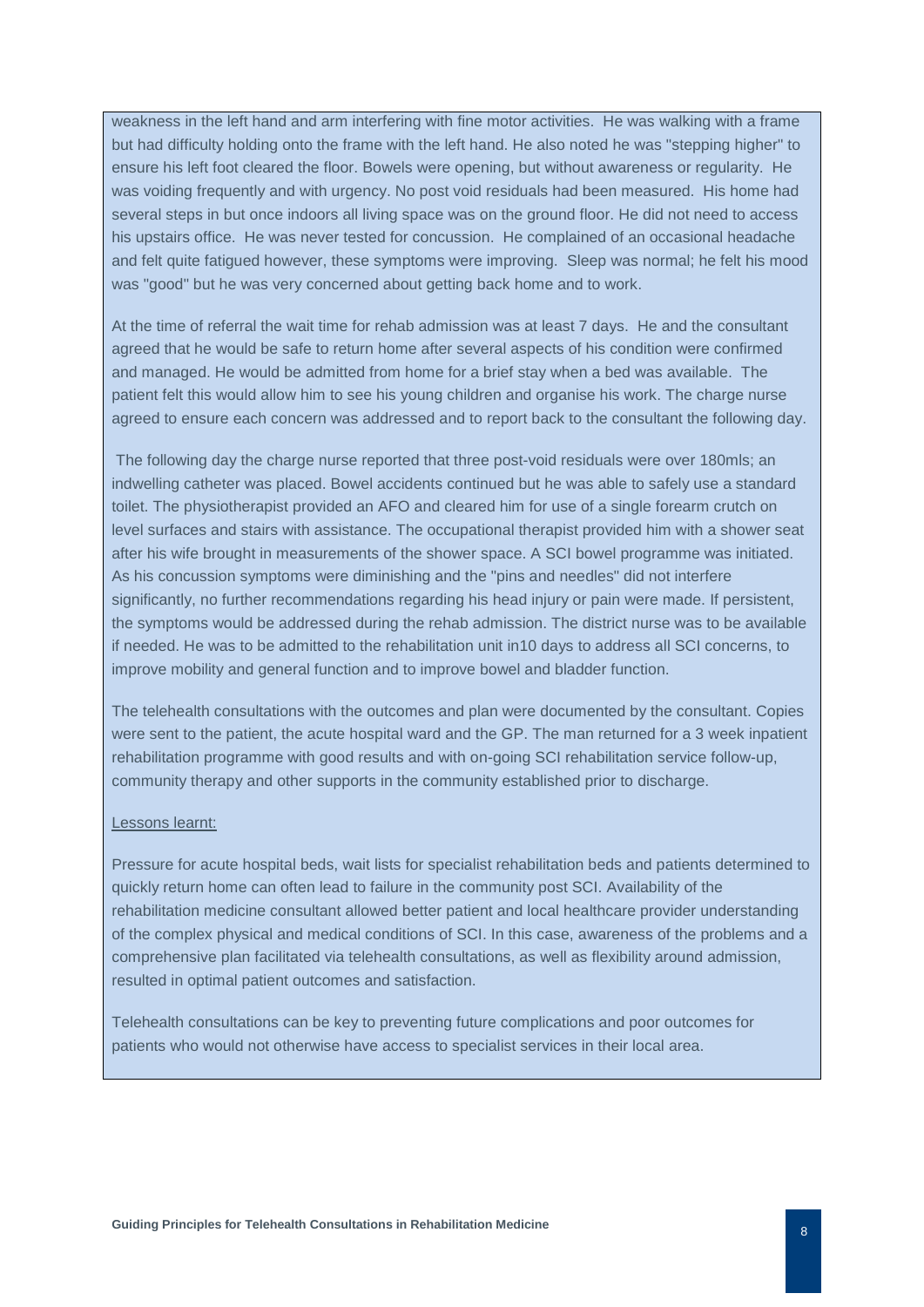#### **Telehealth consultations to manage dialysis and ongoing care plan for an SCI outpatient**

A regional spinal rehabilitation service received a request from a community healthcare provider and a funder case manager for review of pressure area and dialysis care plan for an outpatient based rurally approximately 4 hours' drive from the nearest metropolitan area.

Two telehealth consultations were held: one with just the patient, the funder case manager and the rehabilitation medicine consultant; the second was attended by the patient, family, community nurse, physiotherapist, rehabilitation consultant and SCI clinical nurse specialist (CNS). The

rehabilitationmedicine consultant also liaised with the renal physician located at the patient's home hospital regarding the challenges of positioning off the pressure wound during dialysis. All involved including the renal doctor and the community team provided positive feedback and reported a good outcome with pressure wound management.

#### Lessons learnt

Telehealth consultations can ensure appropriate patient care when specialist medical intervention would otherwise not be available locally. In addition, the use of telehealth consultations between specialist physicians and local health providers can facilitate improved local health provider knowledge and management of complex diagnoses.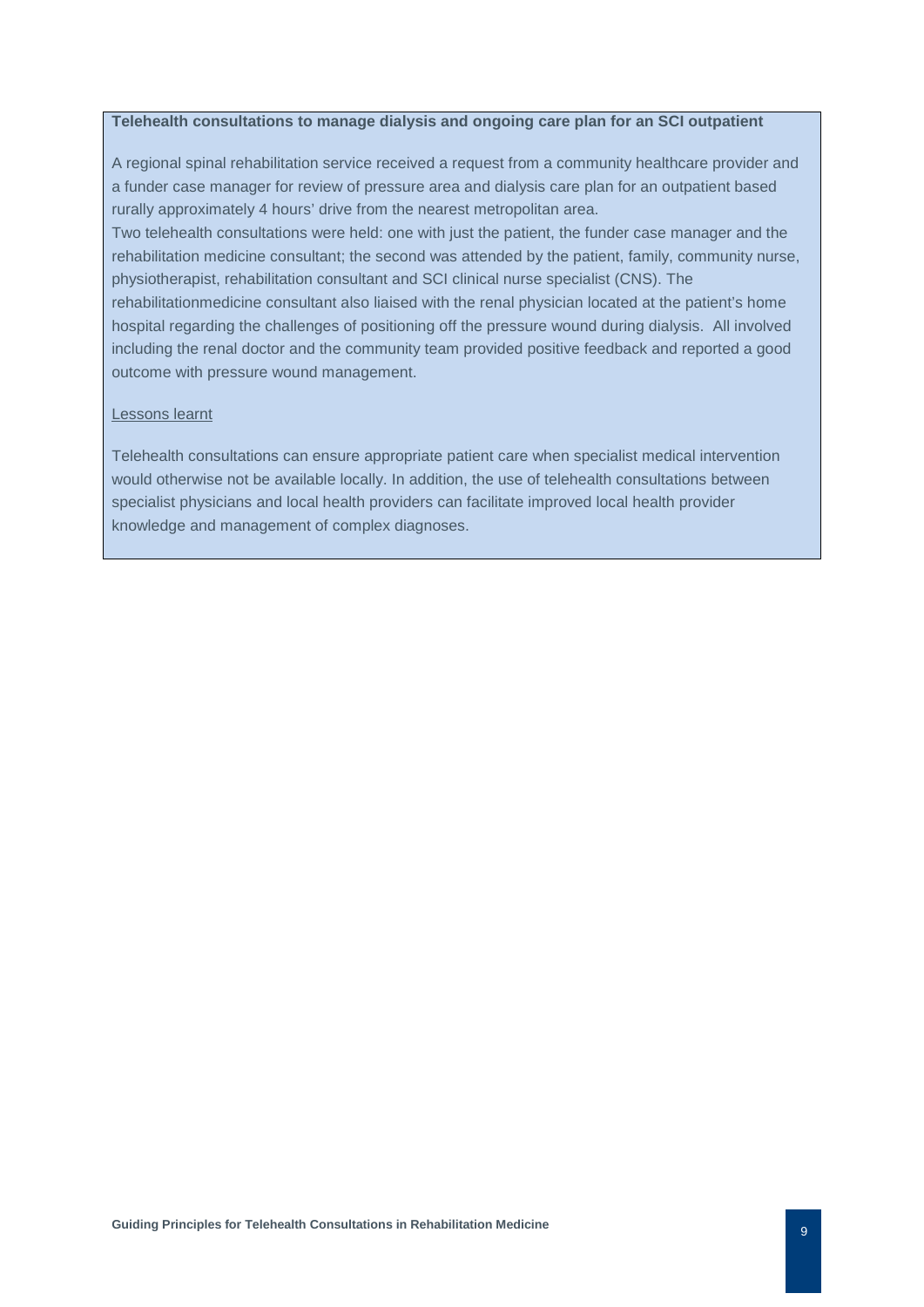# <span id="page-10-0"></span>**Appendix B – Glossary of key terms**

Patient-end: the end of the video consultation where the patient is located.

Patient-end clinician: the healthcare provider (for example, GP, nurse, Aboriginal health worker, therapist) who is with the patient during the telehealth consultation to offer in-person support. This practitioner must have appropriate clinical skills to assess and manage the consultation.

Specialist-end: the end of the video consultation where the specialist rehabilitation medicine physician is located.

Telehealth: usually defined as the provision of health care from a distance through phone contact, videoconference or email*. Please note these Guiding Principles were developed specifically for the*  delivery of rehabilitation medicine consultations conducted via videoconference. However, they may also be relevant to the delivery of consultations via other technologies.

Telerehabilitation: this is a broad term which may refer to the provision of a range of therapies by videoconference, some of which are not delivered by rehabilitation medicine physicians. Therefore, for the purpose of these Guiding Principles, this term has not been employed as this document refers specifically to the delivery of specialist medical services by rehabilitation medicine physicians.

Unsupported consultation: a telehealth consultation where there is no local clinician with the patient during the videoconference.